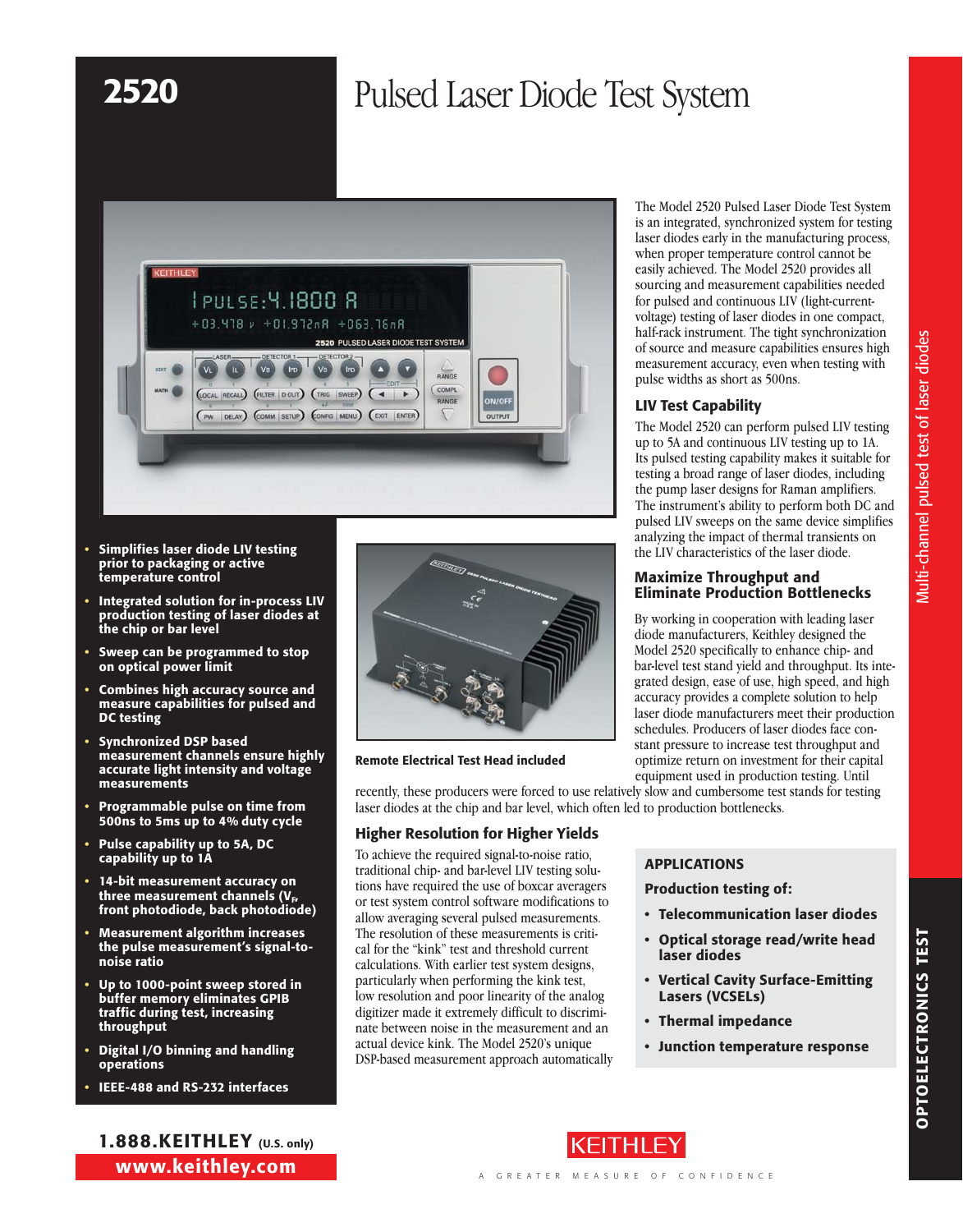# Ordering Information

2520 Pulsed Laser Diode Test System with Remote Test Head

2520/KIT1

Pulsed Laser Diode Measurement Kit (includes 2520, 2520INT, and 3 ft. triax cable)

### Accessories Supplied

User's Manual, Quick Reference Guide, Triax Cables (2), BNC 10 $\Omega$  Coaxial Cables (4)

#### Accessories Available

| 2520INT-1-GE             | Integrating Sphere (1 inch) with Germanium<br>Detector                                     |
|--------------------------|--------------------------------------------------------------------------------------------|
| 7007-1                   | Double Shielded GPIB Cable, 1m (3.3 ft.)                                                   |
| 7007-2                   | Double Shielded GPIB Cable, 2m (6.6 ft.)                                                   |
| KPCI-488LPA<br>KUSB-488B | IEEE-488 Interface/Controller for the PCI Bus<br>IEEE-488 USB-to-GPIB Adapter for USB Port |

#### Services Available

2520-3Y-EW 1-year factory warranty extended to 3 years from date of shipment C/2520-3Y-DATA 3 (Z540-1 compliant) calibrations within 3 years of purchase\*

\*Not available in all countries

# 2520 Pulsed Laser Diode Test System

identifies the settled region of the pulsed waveforms measured. This means the Model 2520 stores only that portion of the pulse that is "flat" and contains meaningful data. All measurements made in the flat portion of the pulse are averaged to improve the Signal-to-Noise ratio still further. If greater resolution is required, the Model 2520 can be programmed to perform several pulse and measure cycles at the same pulse amplitude. By making it possible to conduct more thorough testing at the bar or chip level, the Model 2520 also eliminates the wasted time and costs associated with assembling then scrapping modules with non-compliant diodes.

## Simple, One-Box Test Solution

The Model 2520 offers three channels of source and measurement circuitry. All three channels are controlled by a single digital signal processor (DSP), which ensures tight synchronization of the sourcing and measuring functions. The laser diode drive channel provides a current source coupled with voltage measurement capability. Each of the two photodetector channels supplies an adjustable voltage bias and voltage compliance, in addition to current measurement capability. These three channels provide all the source and measure capabilities needed for full LIV characterization of laser diodes prior to integration into temperature controlled modules. By eliminating the need for GPIB commands to perform test sweeps with multiple separate instruments, the Model 2520's integrated sourcing and measurement allows a significant improvement in throughput.

## Remote Test Head Maximizes Signal-to-Noise Ratio

The mainframe and remote test head architecture of the Model 2520 is designed to enhance pulsed measurement accuracy, even at the sub-microsecond level. The remote test head ensures the measurement circuitry is located near the DUT, mounted on the fixture, minimizing cable effects. As the schematic in **Figure 1** shows, traditional semi-custom systems typically employed in the past require significant integration. The architecture of the Model 2520 (**Figure 2**) offers a far more compact and ready-to-use solution.

# High Speed Pulse and Measure to Minimize Thermal Effects

The Model 2520 can accurately source and measure pulses as short as 500 nanoseconds to minimize unwanted thermal effects during LIV testing. Users can program the pulse width from 500ns to 5ms and pulse off time from 20 $\mu$ s to 500ms. There is a software duty cycle limit of 4% for currents higher than 1A. To ensure greater accuracy, the instrument provides pulse width programming resolution levels of  $10\mu s$  (off time) and  $100ns$  (on time).

Prior to the introduction of the Model 2520, test instrument limitations often placed barriers on test performance. However, with the Model 2520, the limiting factor is not the test instrument, but the



Figure 1. This schematic reflects the current testing practices of major laser diode manufacturers. Note that the use of discrete test components increases the integration and programming effort, while severely limiting the flexibility of the test system.



Figure 2. The Model 2520 integrates synchronization, source, and measure capabilities in a single half-rack instrument (with remote test head) to provide maximum flexibility and test throughput.

# www.keithley.com 1.888.KEITHLEY (U.S. only)



OPTOELECTRONICS TEST

**OPTOELECTRONICS TEST**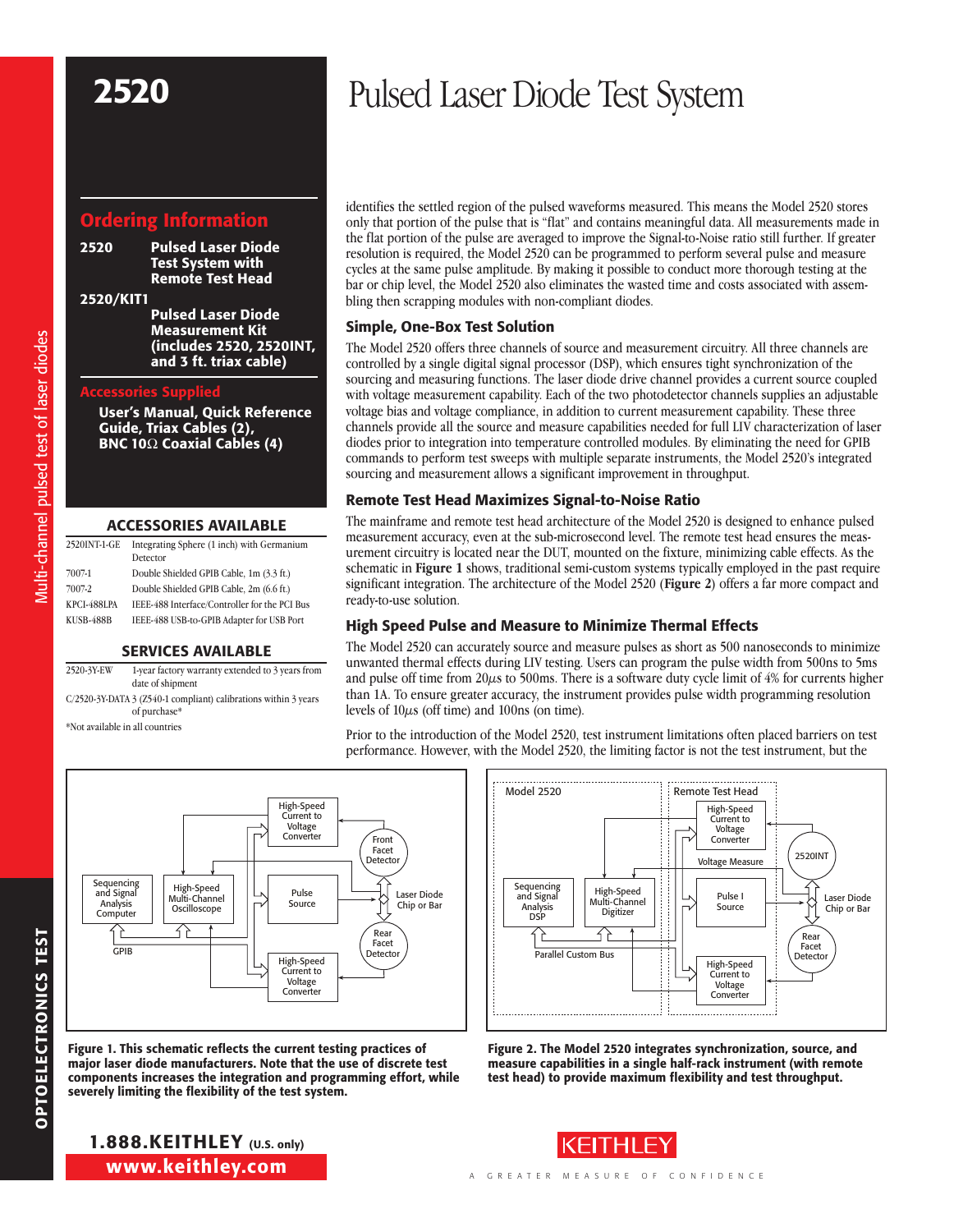# **2520** Pulsed Laser Diode Test System

physics of the connections to the device. Keithley's optoelectronics applications engineers have addressed these issues by studying and documenting the optimum cable configuration to enhance measurement accuracy with extremely fast pulses. **Figure 3** illustrates the results of a typical pulse LIV sweep test with the Model 2520. In this test, a 100-point pulsed LIV sweep using a  $1\mu s$  pulse width, at 1% duty cycle, was completed in just 110ms (including data transfer time), several orders of magnitude faster than existing, semi-custom test systems.

# ESD Protection

A laser diode's material make-up, design, and small size make it extremely sensitive to temperature increases and electrostatic discharges (ESDs). To prevent damage, prior to the start of the test and after test completion, the Model 2520 shorts the DUT to prevent transients from destroying the device. The instrument's 500 nanosecond pulse and measure test cycle minimizes device heating during test, especially when a short duty cycle is used.

# Test Sequencing and Optimization

Up to five user-definable test setups can be stored in the Model 2520 for easy recall. The Model 2520's built-in Buffer Memory and Trigger Link interface can reduce or even eliminate time-consuming GPIB traffic during a test sequence. The Buffer Memory can store up to 1000 points of measurement data during the test sweep. The Trigger Link combines six independent software selectable trigger lines on a single connector for simple, direct control over all instruments in a system. This interface allows the Model 2520 to operate autonomously following an input trigger. The Model 2520 can be programmed to output a trigger to a compatible OSA or wavelength meter several nanoseconds prior to outputting a programmed drive current value to initiate spectral measurements.

# Accessories and Options

The Model 2520 comes with all the interconnecting cables required for the main instrument and the remote test head. Production test practices vary widely (automated vs. semi-automated vs. manual), so the cable assemblies from the remote test head to the DUT can vary significantly. To accommodate these differing requirements, Keithley has developed the Model 2520 RTH to DUT Cable Configuration Guide to help customers determine the proper cable assemblies to use to connect the remote test head (RTH) to the DUT.

# Interface Options

The Model 2520 provides standard IEEE-488 and RS-232 interfaces to speed and simplify system integration and control. A built-in digital I/O interface can be used to simplify external handler control and binning operations.

# Additional LIV Test Solutions

For production testing laser diodes after they have been packaged in temperature controlled modules, Keithley offers the Laser Diode LIV Test System with increased 28-bit core measurement resolution, allowing for more detailed characterization. This flexible system combines all the DC measurement capabilities required to test these modules with tight temperature control over the DUT in a modular instrument package. Configured from proven Keithley instrumentation, the basic configuration can be easily modified to add new measurement functions as new testing needs evolve.



Figure 3. This plot illustrates the Model 2520's pulsed LIV sweep capability. The sweep was programmed from 0 to 100mA in 1mA steps. Pulse width was programmed at 1µs at 1% duty cycle, providing for a complete sweep in just 10ms (excluding data transfer time).



Figure 4. Model 2520 Remote Test Head



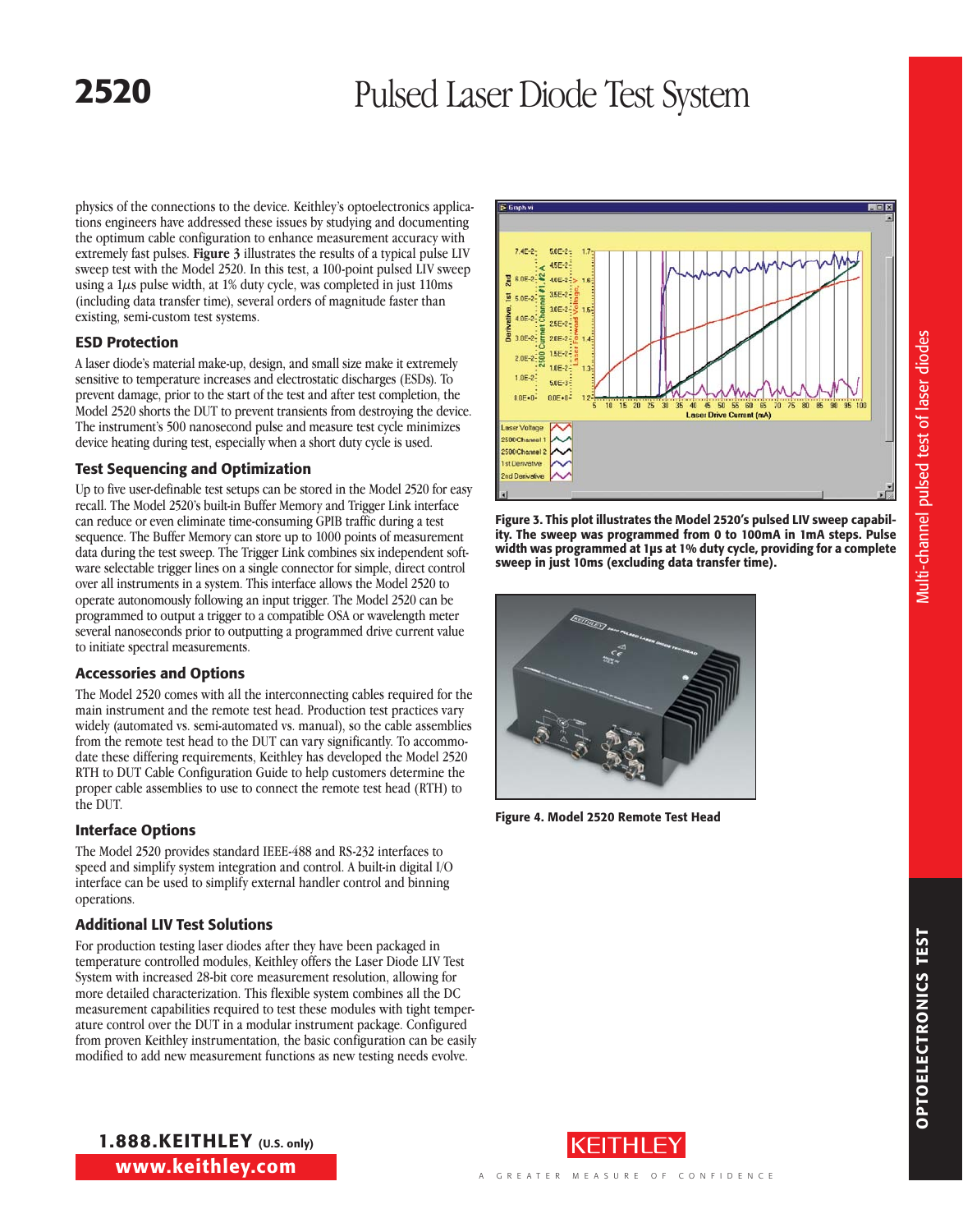# LASER DIODE PULSE OR DC CURRENT SOURCE SPECIFICATIONS

| <b>DRIVE CURRENT</b>            |                                         |                                                   |                                                                |                                               |            | <b>OFF CURRENT4</b>              |                                                   |                                             |
|---------------------------------|-----------------------------------------|---------------------------------------------------|----------------------------------------------------------------|-----------------------------------------------|------------|----------------------------------|---------------------------------------------------|---------------------------------------------|
| Source<br>Range                 | <b>Programming</b><br><b>Resolution</b> | Approx.<br><b>Electrical</b><br><b>Resolution</b> | Accuracy <sup>1, 6</sup><br>$\pm$ (%rdg. + mA) <sup>2, 3</sup> | <b>RMS Noise</b><br>(typical)<br>(1kHz-20MHz) | Range      | Programming<br><b>Resolution</b> | Approx.<br><b>Electrical</b><br><b>Resolution</b> | Accuracy <sup>1</sup><br>$\pm$ (%rdg. + mA) |
| $0 - 500$ mA                    | $10 \mu A$                              | $8 \mu A$                                         | $0.2 + 0.45$                                                   | $70 \mu A$                                    | $0-15$ mA  | . uA                             | 7 nA typ.                                         | $0.2 + 0.45$                                |
| $0-1.0$ A DC<br>$0-5.0$ A Pulse | $100 \mu A$                             | $80 \mu A$                                        | $0.2 + 4.5$                                                    | $800 \mu A$                                   | $0-150$ mA | $10 \mu A$                       | $70$ nA typ.                                      | $0.2 + 4.5$                                 |

**TEMPERATURE COEFFICIENT (0°–18°C & 28°–50°C):** ±(0.15 × accuracy specification)/°C.

**PULSE ON TIME19:** 500ns to 5ms, 100ns programming resolution.

PULSE OFF TIME<sup>19</sup>: 20 $\mu$ s to 500ms, 10 $\mu$ s programming resolution.

**PULSE DUTY CYCLE19, 20, 21:** 0 to 99.6% for ≤1.0A; 0 to 4% for >1.0A.

VOLTAGE COMPLIANCE: 3V to 10V, 10mV programming resolution<sup>5</sup>.

**POLARITY:** 1 quadrant source, polarity reversal available through internal relay inversion.

**OUTPUT OFF:**  $\leq$ 200m $\Omega$  short across laser diode; measured at Remote Test Head connector.

# LASER DIODE VOLTAGE MEASURE SPECIFICATIONS

| Range  | Minimum<br><b>Resolution</b> | Accuracy<br>$\pm$ (%rdg. + volts) <sup>1, 12</sup> | <b>RMS Noise</b><br>(typical) <sup>13</sup> |
|--------|------------------------------|----------------------------------------------------|---------------------------------------------|
| 5.00 V | $0.33$ mV                    | $0.3\% + 6.5$ mV                                   | $60 \mu V$                                  |
| 10.00V | $0.66$ mV                    | $0.3% +$<br>$8 \text{ mV}$                         | $120 \mu V$                                 |

**TEMPERATURE COEFFICIENT (0°–18°C & 28°–50°C):** ±(0.15 × accuracy specification)/°C.

**MAX. LEAD RESOLUTION:**  $100\Omega$  for rated accuracy.

**INPUT IMPEDANCE:**  $2M\Omega$  differential,  $1M\Omega$  from each input to common.

Input bias current ±7.5µA max.

### PHOTODIODE VOLTAGE BIAS SOURCE SPECIFICATIONS (each channel)

**RANGE:** 0 to ±20VDC.

**PROGRAMMING RESOLUTION:** 10mV.

**ACCURACY:** ±(1% + 50mV).

**CURRENT:** 160mA max. with V-Bias shorted to I-Measure. **RMS NOISE (1kHz to 5MHz):** 1mV typical.

## PHOTODIODE CURRENT MEASURE SPECIFICATIONS (each channel)

| Range               | <b>Minimum</b><br><b>Resolution</b> <sup>4</sup> | <b>DC</b> Input<br>Impedance | <b>Accuracy</b><br>$\pm$ (%rdg. + current) <sup>1, 2</sup> | <b>RMS Noise</b><br>(typical) <sup>3</sup> |
|---------------------|--------------------------------------------------|------------------------------|------------------------------------------------------------|--------------------------------------------|
| $10.00 \text{ mA}$  | $0.7 \mu A$                                      | $< 10 \Omega$                | $0.3\% + 20 \mu A$                                         | 90 <sub>nA</sub>                           |
| 20.00<br>mA         | $1.4 \mu A$                                      | $< 6 \Omega$                 | $0.3\% + 65 \mu A$                                         | $180$ nA                                   |
| 50.00<br>mA         | $3.4 \mu A$                                      | $<$ 3 $\Omega$               | $0.3\% + 90 \mu A$                                         | 420 nA                                     |
| $100.00 \text{ mA}$ | $6.8 \mu A$                                      | $<$ 2.5 $\Omega$             | $0.3\% + 175 \mu A$                                        | 840nA                                      |

**TEMPERATURE COEFFICIENT (0°–18°C & 28°–50°C):** ±(0.15 × accuracy specification)/°C. **INPUT PROTECTION:** The input is protected against shorting to the associated channel's internal bias supply. The input is protected for shorts to external supplies up to 20V for up to 1 second with no damage, although calibration may be affected.

# SYSTEM SPEEDS

| <b>READING RATES (ms)</b> <sup>15, 16</sup> | Number of<br>Source Points <sup>17</sup> | To<br>Memory | To<br><b>GPIB</b> |
|---------------------------------------------|------------------------------------------|--------------|-------------------|
|                                             |                                          | 5.3          | 6.8               |
|                                             | $10^{18}$                                | 9.5          | 18                |
|                                             | $100^{18}$                               | 48           | 120               |
|                                             | $1000^{18}$                              | 431          | 1170              |

| <b>Setting and</b> | Pulse                  |      | ruise<br>Overshoot | Rise/Fall Time <sup>6, 8, 9, 10</sup> |             |
|--------------------|------------------------|------|--------------------|---------------------------------------|-------------|
| Range              | Load <sup>7</sup>      | Mode | Max.6, 8, 9        | <b>Typical</b>                        | Max.        |
| $500 \text{ mA}$   | $10 \Omega$ % Watt     | Fast | 1.0%               | $55$ ns                               | $80$ ns     |
| $500 \text{ mA}$   | $10 \Omega$ % Watt     | Slow | 0.1%               | $1 \mu s$                             | $1.3 \mu s$ |
| 5.00A              | $1.5 \Omega$ 1 Watt    | Fast | 1.0%               | $100$ ns                              | $130$ ns    |
| 5.00A              | 1 Watt<br>$1.5 \Omega$ | Slow | 0.1%               | $1 \mu s$                             | $1.3 \mu s$ |

Pulse

#### **GENERAL**

| DC FLOATING VOLTAGE: User may float common ground up to $\pm 10$ VDC from chassis<br>ground.                                                                                                                    |
|-----------------------------------------------------------------------------------------------------------------------------------------------------------------------------------------------------------------|
| COMMON MODE ISOLATION: $>10^9\Omega$ .                                                                                                                                                                          |
| <b>OVERRANGE:</b> 105% of range on all measurements and voltage compliance.                                                                                                                                     |
| <b>SOURCE OUTPUT MODES:</b><br><b>Fixed DC Level</b><br><b>Fixed Pulse Level</b><br>DC Sweep (linear, log, and list)                                                                                            |
| Pulse Sweep (linear, log, and list)<br>Continuous Pulse (continuous - low jitter)                                                                                                                               |
| <b>PROGRAMMABILITY:</b> IEEE-488 (SCPI-1995.0), RS-232, 5 user-definable power-up states plus<br>factory default and *RST.                                                                                      |
| <b>DIGITAL INTERFACE:</b>                                                                                                                                                                                       |
| Safety Interlock: External mechanical contact connector and removable key switch.                                                                                                                               |
| Aux. Supply: $+5V$ @ 300mA supply.                                                                                                                                                                              |
| <b>Digital I/O:</b> 2 trigger input, 4 TTL/Relay Drive outputs $(33V \omega)$ 500mA max., diode<br>clamped).                                                                                                    |
| Trigger Link: 6 programmable trigger input/outputs.                                                                                                                                                             |
| <b>Pulse Trigger Out BNC:</b> +5V, 50 $\Omega$ output impedance, output trigger corresponding to<br>current source pulse; pulse to trigger delay <100ns. See Figure 3.                                          |
| MAINS INPUT: 100V to 240V rms, 50-60Hz, 140VA.                                                                                                                                                                  |
| EMC: Conforms to European Union Directive 89/336/EEC (EN61326-1).                                                                                                                                               |
| SAFETY: Conforms to European Union Directive 73/23/EEC (EN61010-1) CAT 1.                                                                                                                                       |
| VIBRATION: MIL-PRF-28800F Class 3, Random.                                                                                                                                                                      |
| WARM-UP: 1 hour to rated accuracy.                                                                                                                                                                              |
| <b>DIMENSIONS, WEIGHT:</b>                                                                                                                                                                                      |
| Main Chassis, bench configuration (with handle & feet): 105mm high $\times$ 238mm wide<br>$\times$ 416mm deep (4% in. $\times$ 9% in. $\times$ 16% in.). 2.67kg (5.90 lbs).                                     |
| <b>Remote Test Head:</b> 95mm high $\times$ 178mm deep (with interlock key installed) $\times$ 216mm<br>wide $(3\frac{1}{2}$ in. $\times$ 7 in. $\times$ 8 <sup>1</sup> / <sub>2</sub> in.). 1.23kg (2.70 lbs). |
| <b>ENVIRONMENT:</b>                                                                                                                                                                                             |
|                                                                                                                                                                                                                 |

**Operating:** 0°–50°C, 70% R.H. up to 35°C. Derate 3% R.H./°C, 35°–50°C.



Model 2520 specifications

Model specifications Model 2520 specifications